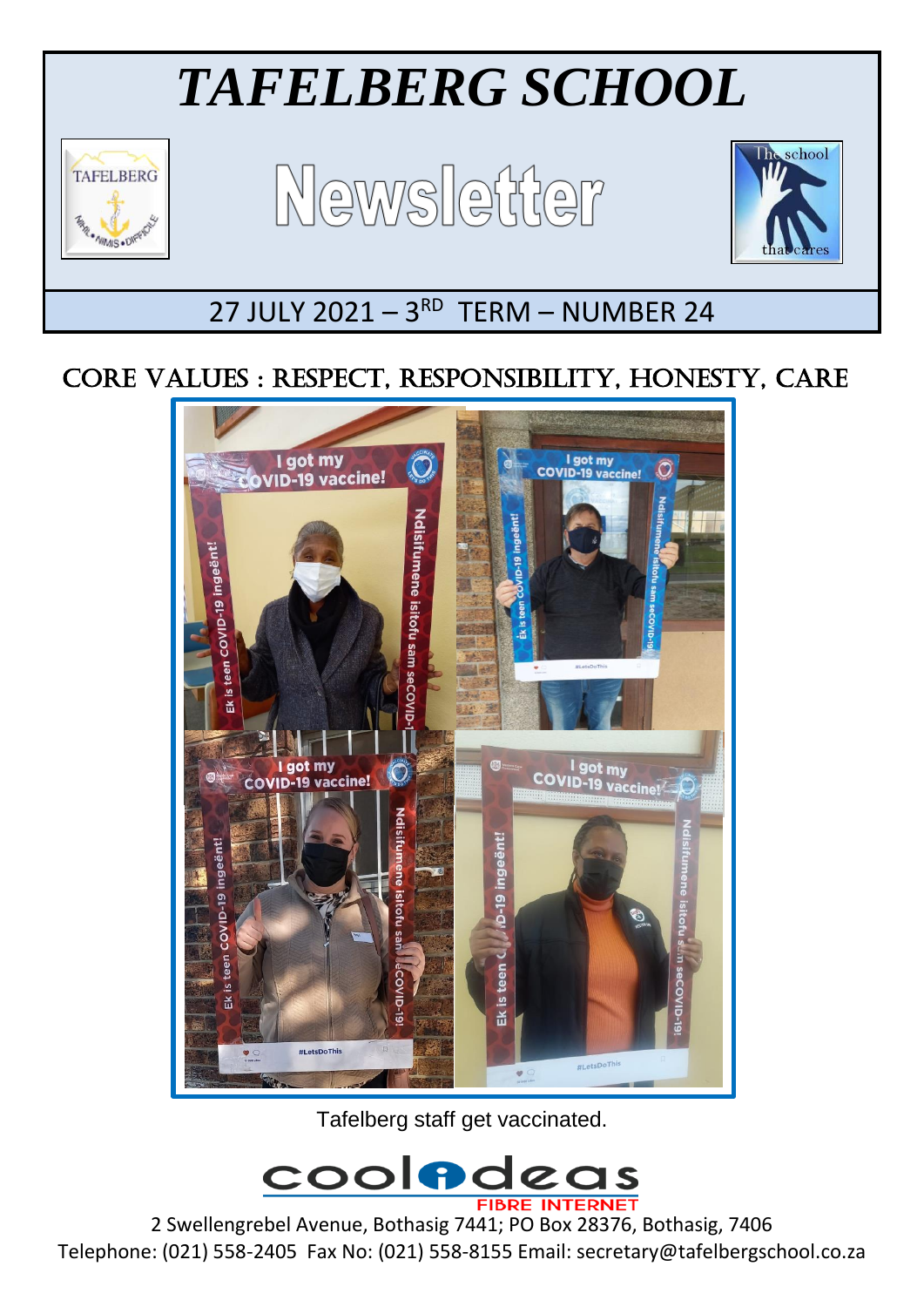#### Dear parent / guardian

With the vaccine roll-out gathering pace, we are hoping that we have seen the last of early school closures and lockdowns. The closures etc. have had a huge negative impact on education, particularly in the basic education sphere. During this time various solutions have been mooted by numerous persons and organizations, but it is becoming clear from some research that none has been able to present solutions for all the issues. Schools, and to some degree universities, will struggle for some time to close the learning gaps widened by covid-19. This does not only apply to SA but also the rest of the world. Nobody at this stage has *the* answer for resolving the issue, and so the next few years are going to be important to find a strategy which best fits the SA environment. Even then, it will most likely be that this strategy will have to be adapted by individual schools. Despite the great task ahead of us, we must not lose hope but rather gather up our strength, set our targets, focus and take the first step on the road to reconstruction.

#### **NB INFORMATION**



#### **1. NB Dates 2021**

| 26 July    | V ZVA<br>School re-opens (gates close @ 8am)                            |  |  |
|------------|-------------------------------------------------------------------------|--|--|
| 28 July    | Term 2 Test Series will recommence (check revised timetable on website) |  |  |
| 30 July    | <b>Grade 1-3 Reports to learners</b>                                    |  |  |
| $3-12$ Aug | Grade 1-3 Parent Meetings by appointment                                |  |  |
| 6 Aug      | <b>Grade 4-6 Reports to learners</b>                                    |  |  |
| 9 Aug      | Public holiday                                                          |  |  |
|            | 10-11 Aug Grade 4-6 Parent Meetings by appointment                      |  |  |
| 13 Aug     | <b>Grade 7-12 Reports to learners</b>                                   |  |  |

#### **2. School fees 2021**

Tafelberg is a Section 21 fee-paying school, and the SA Schools Act thus places a duty on the SGB to collect such school fees from all parents as agreed upon at the parent AGM. The Budget and school fees for 2021 were voted on at the parent AGM on 18 November 2020. The Budget and school fee increase was tabled and accepted by unanimous parent vote at the AGM, as were certain school policies.

| <b>TIER</b>         | <b>FEE PER MONTH</b><br>(11 months) | <b>FEE: ANNUAL AMOUNT</b> |
|---------------------|-------------------------------------|---------------------------|
| Grade 1             | R <sub>2</sub> 100-00               | R <sub>23</sub> 100-00    |
| 2. Grades $2 - 4$   | R <sub>2</sub> 060-00               | R22 660-00                |
| 3. Grades $5-9$     | R1 900-00                           | R <sub>20</sub> 900-00    |
| 4. Grades $10 - 12$ | R <sub>2</sub> 060-00               | R22 660-00                |

- First Debit Order run :  $1<sup>st</sup>$  working day of each month
- Fees are paid over 11 months, starting January 2021 (for 2021 fees only)
- Exemptions and non-payment of fees are dealt with as per legislation and school policy
- All enquiries regarding payment of school fees and exemptions must be directed only to Mrs M Vicentini @ 021 558 2405 or [bursar@tafelbergschool.co.za](mailto:bursar@tafelbergschool.co.za)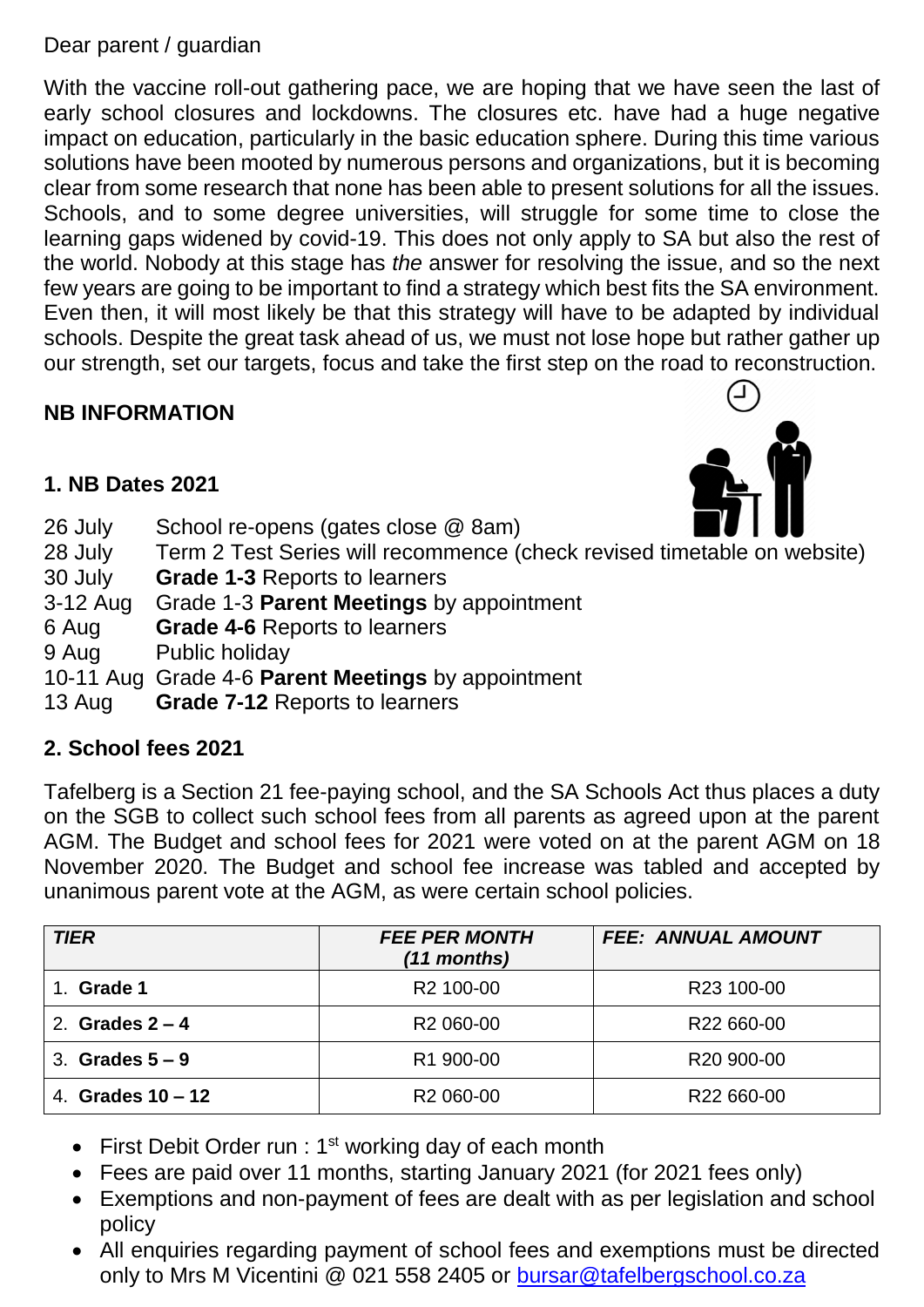#### **GENERAL NEWS**

#### **1. Completing of Term 2 Test Series (Grade7-12)**

We hope our learners have used the holiday period wisely, and have prepared properly for the tests. Term 2 Test Series will recommence on Wednesday 28 July, as per the timetable on our website. Please note school times remain the same during the Test Series:

- School will start at 8am
- Tests will be written in the morning, thereafter, normal lessons will then continue to the end of the normal school day
- NB learners will not be allowed to leave after writing the tests (we cannot afford to lose any more time)
- A doctor's certificate is required should a learner miss any of these tests (the certificate must indicate that the child is unable to write)
- Learners that miss a test because of a valid reason (doctor's certificate) will be given one last opportunity to write the test at a date/time organised by the school
- *Grades 4-6 complete their Term 2 Test Series on Wednesday 28 July*

#### **2. Term 3 Charity outreach**

Please donate towards our annual end-of-year parcels for our workers. Each Phase are asked to donate any of the following items:

- Grades 1-3: any tinned foods
- Grades 4-6: any pasta, rice or beverage items
- Grades 7-9: any soaps, toothpaste, tinned fish or maize meal
- Grades 10-12: any packet of food (sauces, soups, jelly) or tinned vegetables

Thank you for your generosity and acknowledgement of the great work our cleaning staff do at the school.

#### **3. PTA**

Please support the PTA small-change fundraiser … no matter the amount, every cent donated contributes to its success. Keep swiping your MySchool and Makro cards at all participating stores – it costs you nothing but raises much-needed funds for your school.



#### **4. Covid update**

As at the time of this Newsletter, no new covid positive cases have been reported to the school. As soon as we are informed of further cases, we will inform the school community. Parents are reminded to inform the school if their child has tested positive, and to take the necessary precautions.

#### **5. Covid-19 safety measures**

- Should your child test positive for Covid, they are to self-isolate at home for the required period, before returning to school.
- Please remember to screen your child before they come to school. Should they show symptoms of Covid (temperature of 38<sup>°</sup>C and above, coughing, headaches, sore throat etc.) and or have come into close contact with a Covid positive person, they need to stay at home for the prescribed period before returning to school.